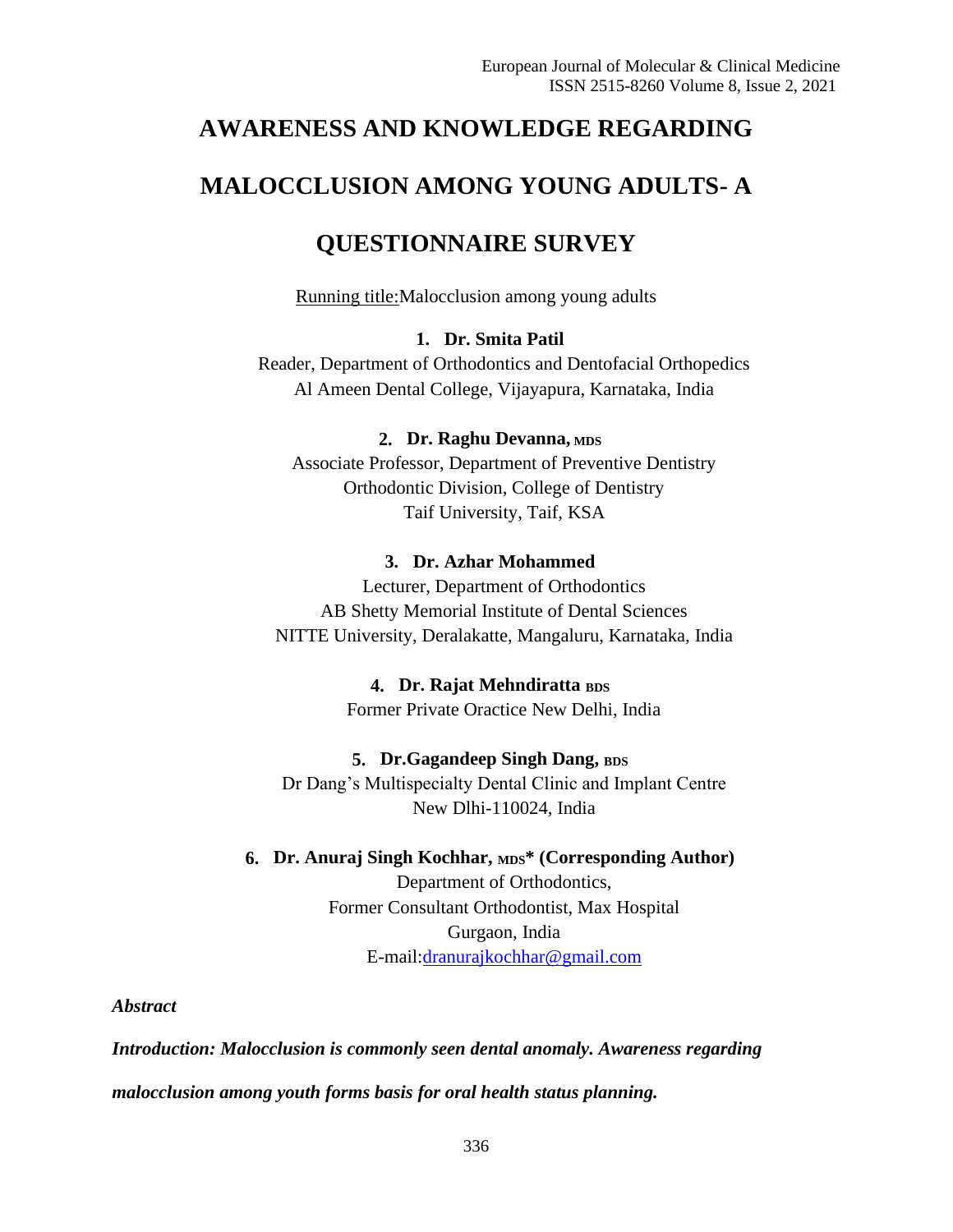*Objectives:To assess awareness and knowledge regarding malocclusion among young adults. Materials & Methods:The present study was conducted among 580 subjects age ranged 17-22 years of both genders. All subjects were thoroughly examined by a single orthodontic surgeon. Subjects were instructed to respond to the questionnaire which was given in their language.*

*Results:Out of 580 subjects, males comprised of 310 (53.4%) and females 270 (46.6%). 408 (70.3%) knew that beautiful smile adds to personality, 152 (26.3%) had no idea and 20 (3.4%) replied no. 435 (75%) were confident about their smile, 23 (3.9%) were not and 122 (21.2%) do not know. 255 (43.9%) were confident about their teeth, 300 (51.7%) were not and 25 (4.3%) do not know. 150 (25.8%) thought that crowded teeth can affect speech, 256 (44.1%) replied chewing and 174 (30%) replied esthetics. 290 (50%) replied that crowded teeth can cause gum problems, 180 (31%) replied cavity and 110 (18.9%) replied pain. There was lack of knowledge regarding braces and most of them never visited dentist.*

*Conclusion:Authors found that there was lack of awareness among adults regarding orthodontic need. There was lack of satisfaction level regarding the appearance of teeth.*

### *Key words:Awareness, Malocclusion, Knowledge*

### **Introduction**

Malocclusion is commonly seen dental anomaly among large number of population. <sup>1</sup>It is considered third most frequently occurring oral pathology next to dental caries and periodontal diseases. There are several reasons for malocclusion. <sup>2</sup>These are incorrect oral habits such as mouth breathing, tongue thrusting, lip biting, anomalies in shape, number and developmental position of teeth, TMJ abnormalities, etc. Premature loss of deciduous teeth is also considered one of the cause of malocclusion. <sup>3</sup>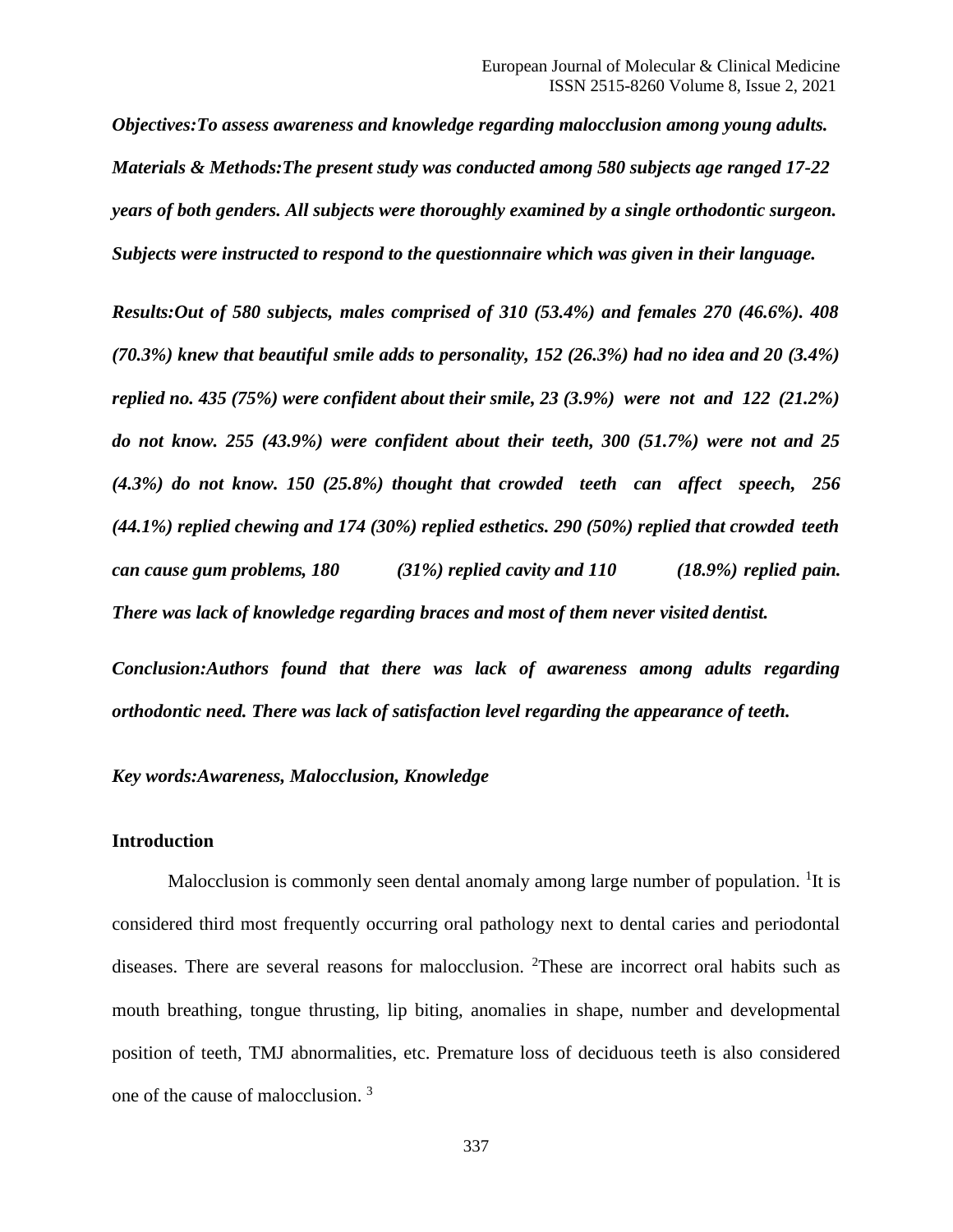Malocclusion is malalignment of teeth between two arches when they come in contact to each other. Angle's class I molar relation is ideal and it is occlusion of mesio- buccal cusp of maxillary first molar with mesio- buccal groove of mandibular first molar. <sup>4</sup> Crowding, rotation, transposition, spacing, proclination, retroclination, deep bite, open bite, cross bite etc. are components of malocclusion.The effect of malocclusion can be seen on chewing capacity, speaking etc.<sup>5</sup>

In today's modern life, everybody wants to look beautiful. Hence in the last couple of years, there has been more concern about esthetic regarding appearance of teeth especially in young adults. <sup>6</sup>Therefore the number of subjects seeking orthodontic treatment has risen significantly. Various treatment modalities are available to treat malocclusion depending upon the type. Malocclusion strongly affects the oral health related quality of life.  $^7$ 

Awareness regarding malocclusion among youth is the matter of discussion. It forms basis of planning for oral health status. Though there is increase in awareness towards esthetic especially among young adults, they do report in later stages leading to delay and prolonged treatment. <sup>8</sup>Considering this, the present study assessed awareness regarding malocclusion among young adults.

#### **Materials & Methods**

The present study was conducted among 580 subjects age ranged 17-22 years of both genders in the department of Orthodontics,Al Ameen Dental College, Vijayapura, India. Inclusion criteria weresubject's age ranged 17-22 years. Exclusion criteria were subjects below 17 years and above 22 years and those not giving consent. The study approval was obtained from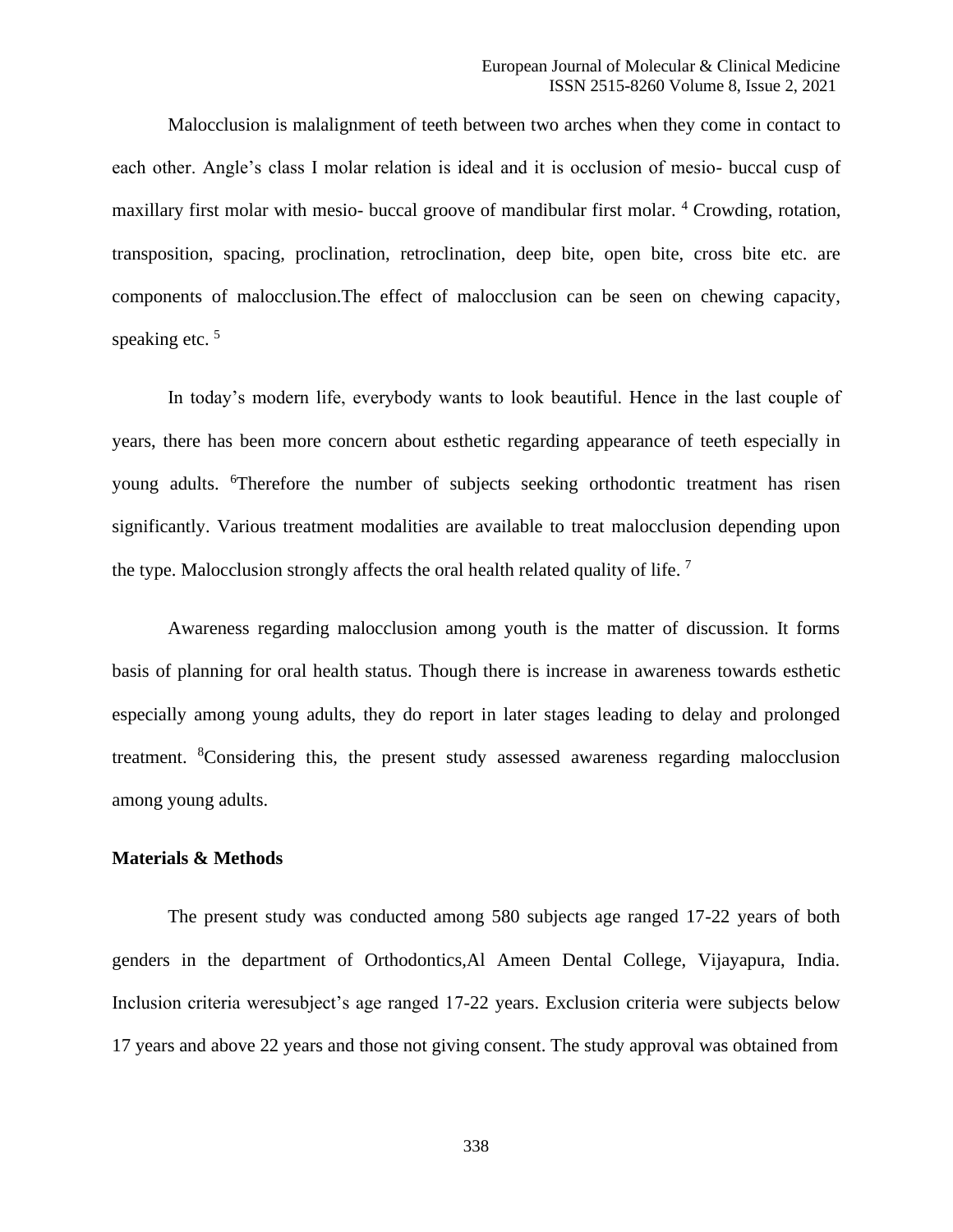institutional ethics committee. All subjects were informed regarding the study and their written consent was obtained in vernacular language.

Subject's information such as name, age, gender etc. was recorded in case history Performa. Considering, (p) = 500 as the minimum subjects with 9% margin of error, formula used  $Z^{\,2}_{\scriptscriptstyle a}$  pq was,  $n = \frac{2}{\sqrt{2}}$ , where p is number of subjects,  $q = 1 - p$ , d is the margin of error,  $Z_{\alpha}$  $d^2$  1 3 1  $\frac{1}{2}$  2 is the ordinate of standard normal distribution at  $\alpha$ % level of significance. Thus 580 subjects were

This questionnaire survey was done from period April 2019 to September 2019. The study was done by trained investigator. A questionnaire was prepared and distributed among subjects who comprised of smile, personality, self-confidence etc. Subjects were instructed to respond to the questionnaire which was given in their language. Response was recorded. Results were expressed as frequency, mean and percentage. SPSS version 19.0 was used for the study. Significance level was set at 0.05.

#### **Results**

selected.

Table 1 shows that out of 580 subjects, males comprised of 310 (53.4%) and females 270 (46.6%). Table 2 shows that 408 (70.3%) knew that beautiful smile adds to personality, 152  $(26.3%)$  had no idea and  $20$   $(3.4%)$  replied no. 435 (75%) were positive about their smile, 23 (3.9%) were not and 122 (21.2%) do not know. 255 (43.9%) were happy about their teeth, 300 (51.7%) were not and 25 (4.3%) do not know. 150 (25.8%) thought that irregular teeth can influence speech, 256 (44.1%) replied chewing and 174 (30%) replied esthetics. 290 (50%) replied that crowded teeth can cause gum problems, 180 (31%) replied cavity and 110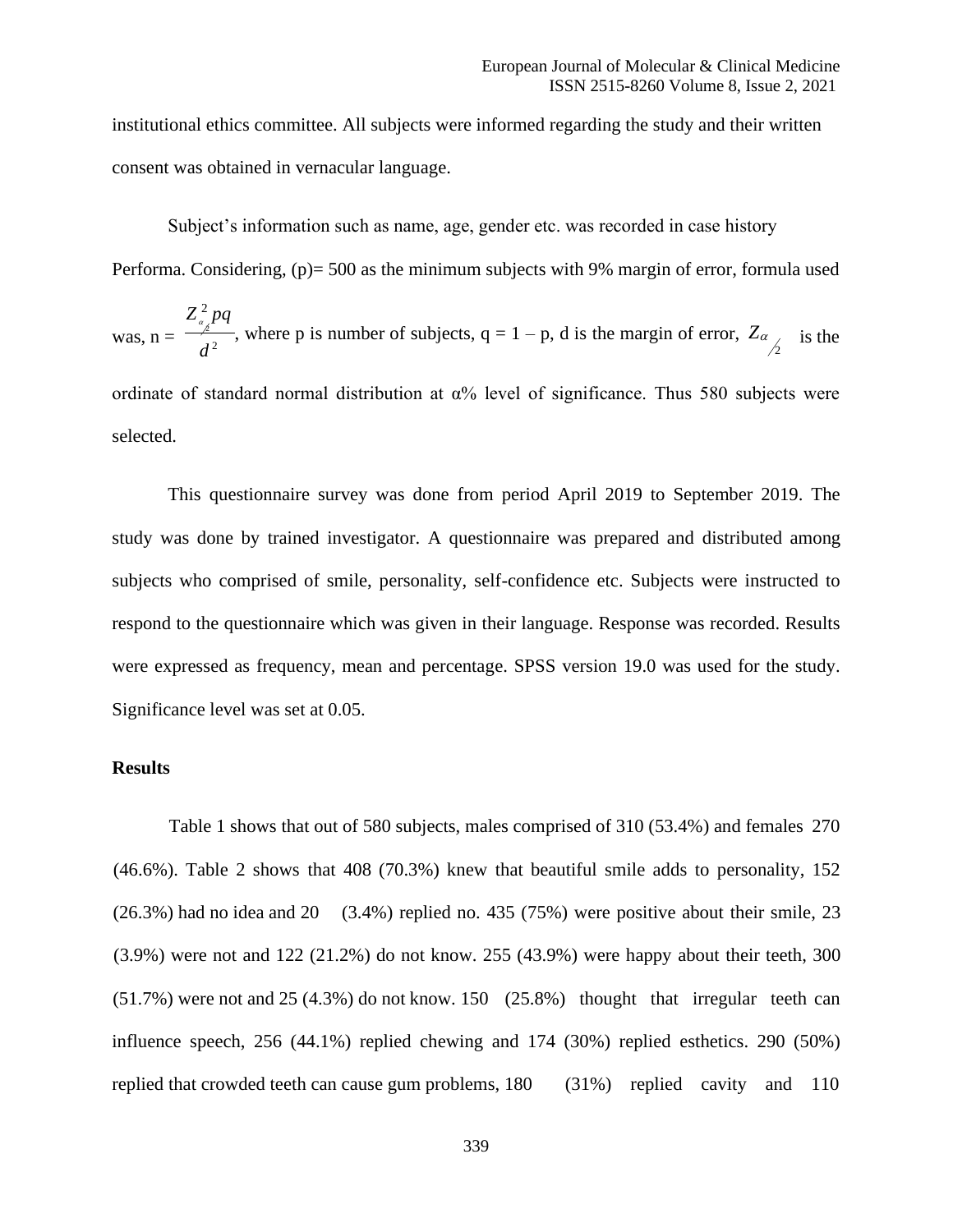(18.9%) replied pain. 410 (70.8%) were aware of mouth breathing, tongue thrusting, lip biting, thumb sucking, 15  $(2.5%)$  replied no and 155  $(26.7%)$  replied do not know. 180  $(31.1%)$ replied that all these parafunctional habits affect occlusion, 130 (22.4%) replied no and 270 (46.5%)donot know. 270 (46.6%) replied that correction of malocclusion require lots of money and time, 45 (7.8%) replied no and 265 (45.6%) replied do not know. 260 (44.8%) had visited dentist in last 1 year while 320 (55.15) no. 370 (63.7%) had no idea about invisible braces. The difference was significant  $(P< 0.05)$ .

#### **Discussion**

Malocclusion can beseen during a routine dental checkup. The treatment of malocclusion is done by orthodontist who is a specialist in correcting such problems. <sup>9</sup>Braces are the most commonly used treatment option for malocclusions. <sup>10</sup>There are different type of malocclusion, the most common one is Angle' class II division I in there in increased overjet and overbite due to proclined maxillary anterior teeth.  $^{11}$ Spacing, rotation, and crowding are among commonly encountered anomaly. <sup>12</sup>The present study assessed awareness regarding malocclusion among young adults.

Faizee et alconducted a cross sectional study among 1000 young adults age ranged 18-22 years and found that > 70% of the subjects had concern and interest on self-image. It was found that 39.9% of subjects were unhappy with the arrangement of their teeth. There was,in generaldeficiency of knowledge about the etiology and malocclusion effect among the subjects. Most of the participants in the past 3 years, have not visited a dentist. Most of them had false opinionfor orthodontic treatment. <sup>13</sup>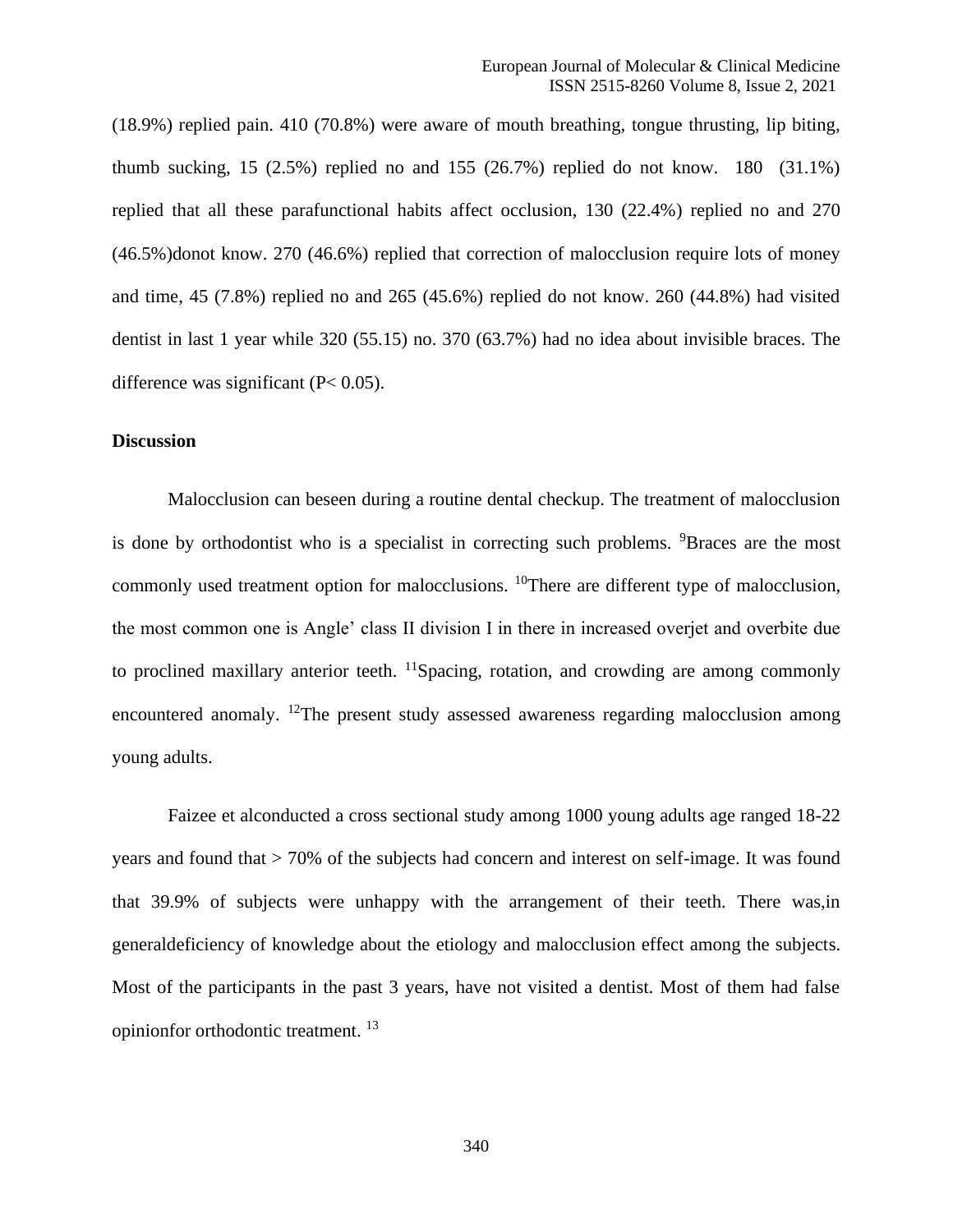We found that 408 knew that beautiful smile adds to personality, 152 had no idea and 20replied no. Reddy et alin their study, a total of 75 people responded. The responded were adolescents in the age range of  $11-18$  years.<sup>9</sup>Adolescents presented mostly with malocclusion, crowding and spaces in between the teeth.

Harish et alfound out most of the subjects had never visited a dentist before neither the orthodontist &area of specialization. They were made awareabout their malalignment of teeth by other people of the society  $\&$  were not yet aware of the functioning of the orthodontist. They never know about the side effects of improperly positioned teeth. Subjects showed awareness that such treatment could take more than 2 years. <sup>14</sup>

Feldens et alincluded 704 adolescents aged 12- 13 years and assessed orthodontic need using the Dental Aesthetic Index (DAI). Authors found that the prevalence of the desire for orthodontic treatment was 69.6%. There was higher outcome more prevalent among girls, and there was significantly higher among those who had difficult chewing, those dissatisfied with their dental appearance and those with greater malocclusion severity. <sup>15</sup>

Assessment of knowledge and awareness about orthodontic need in adults may be useful in deciding the better management.

The restraint of the study was smaller sample range. Further long term study is required on larger sample to evaluate the knowledge attitude of adolescent towards orthodontic dental treatment.

#### **Conclusion**

Authors found that there was lack of awareness among adults regarding orthodontic need. There was lack of satisfaction level regarding the appearance of teeth.

341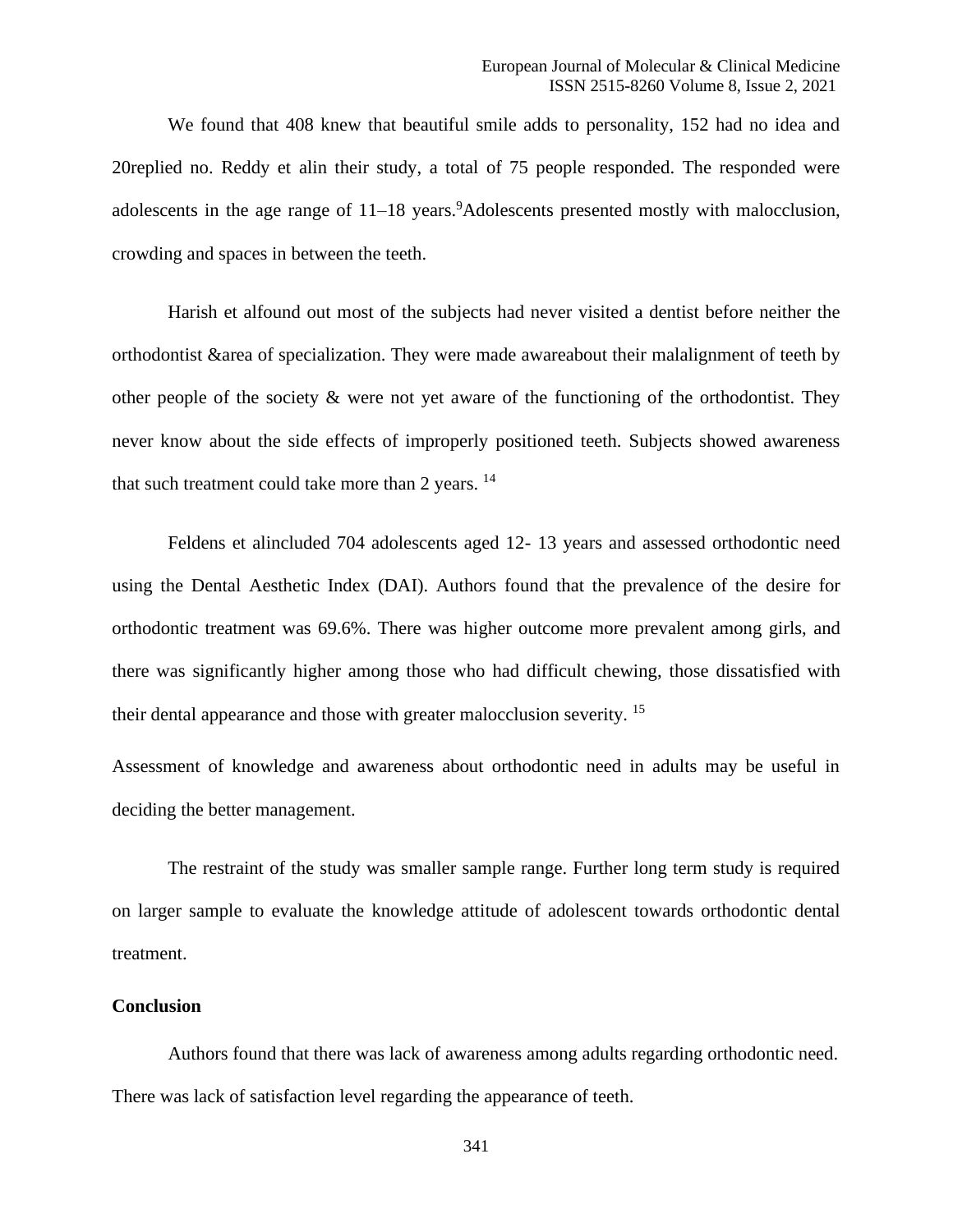**Acknowledgment:** Nil

**Conflict of interest:** Nil **Financial support:** NIL

**Ethical clearance:**Obtained from institutional ethics committee

### **References**

- 1. Mtaya M, Brudvik P, Åstrøm AN.Prevalence of malocclusion and its relationship with socio-demographic factors, dental caries, and oral hygiene in 12- to 14-year-old Tanzanian schoolchildren European Journal of Orthodontic. 2009;31 (5): 467–476.
- 2. Soni UN, Baheti MJ, Toshniwal NG, Baldawa RS. Knowledge and awareness of malocclusion among rural population in India. APJHS 2014;1:329-34.
- 3. Tak M, Nagarajappa R, Sharda AJ, Asawa K, Tak A, Jalihal S, et al. Prevalence of malocclusion and orthodontic treatment needs among 12-15 years old school children of Udaipur, India. Eur J Dent 2013;7:S45-53.doi: 10.4103/1305-7456.119071
- 4. Agarwal SS, Jayan B, Chopra SS. An overview of malocclusion in India. J Dent Health Oral Disord 2015;3(3):319-322.
- 5. [Hensel E](https://pubmed.ncbi.nlm.nih.gov/?term=Hensel%2BE&cauthor_id=12835888) , [Born G](https://pubmed.ncbi.nlm.nih.gov/?term=Born%2BG&cauthor_id=12835888), [Körber V](https://pubmed.ncbi.nlm.nih.gov/?term=K%C3%B6rber%2BV&cauthor_id=12835888), [Altvater T](https://pubmed.ncbi.nlm.nih.gov/?term=Altvater%2BT&cauthor_id=12835888), [Gesch D](https://pubmed.ncbi.nlm.nih.gov/?term=Gesch%2BD&cauthor_id=12835888). Prevalence of Defined Symptoms of Malocclusion Among Probands Enrolled in the Study of Health in Pomerania (SHIP) in the Age Group From 20 to 49 Years. J Orofac Orthop. 2003; 64 (3): 157-66.
- 6. [Isiekwe](https://pubmed.ncbi.nlm.nih.gov/?term=Isiekwe%2BGI&cauthor_id=27692420) GI, [Sofola](https://pubmed.ncbi.nlm.nih.gov/?term=Sofola%2BOO&cauthor_id=27692420) OO, [Onigbogi](https://pubmed.ncbi.nlm.nih.gov/?term=Onigbogi%2BOO&cauthor_id=27692420) OO, [Utomi](https://pubmed.ncbi.nlm.nih.gov/?term=Utomi%2BIL&cauthor_id=27692420) IL, [Sanu](https://pubmed.ncbi.nlm.nih.gov/?term=Sanu%2BOO&cauthor_id=27692420) OO, [daCosta](https://pubmed.ncbi.nlm.nih.gov/?term=daCosta%2BOO&cauthor_id=27692420) OO.Dental Esthetics and Oral Health-Related Quality of Life in Young Adults. Am J Orthod Dentofacial Orthop. 2016;150 (4), 627-636.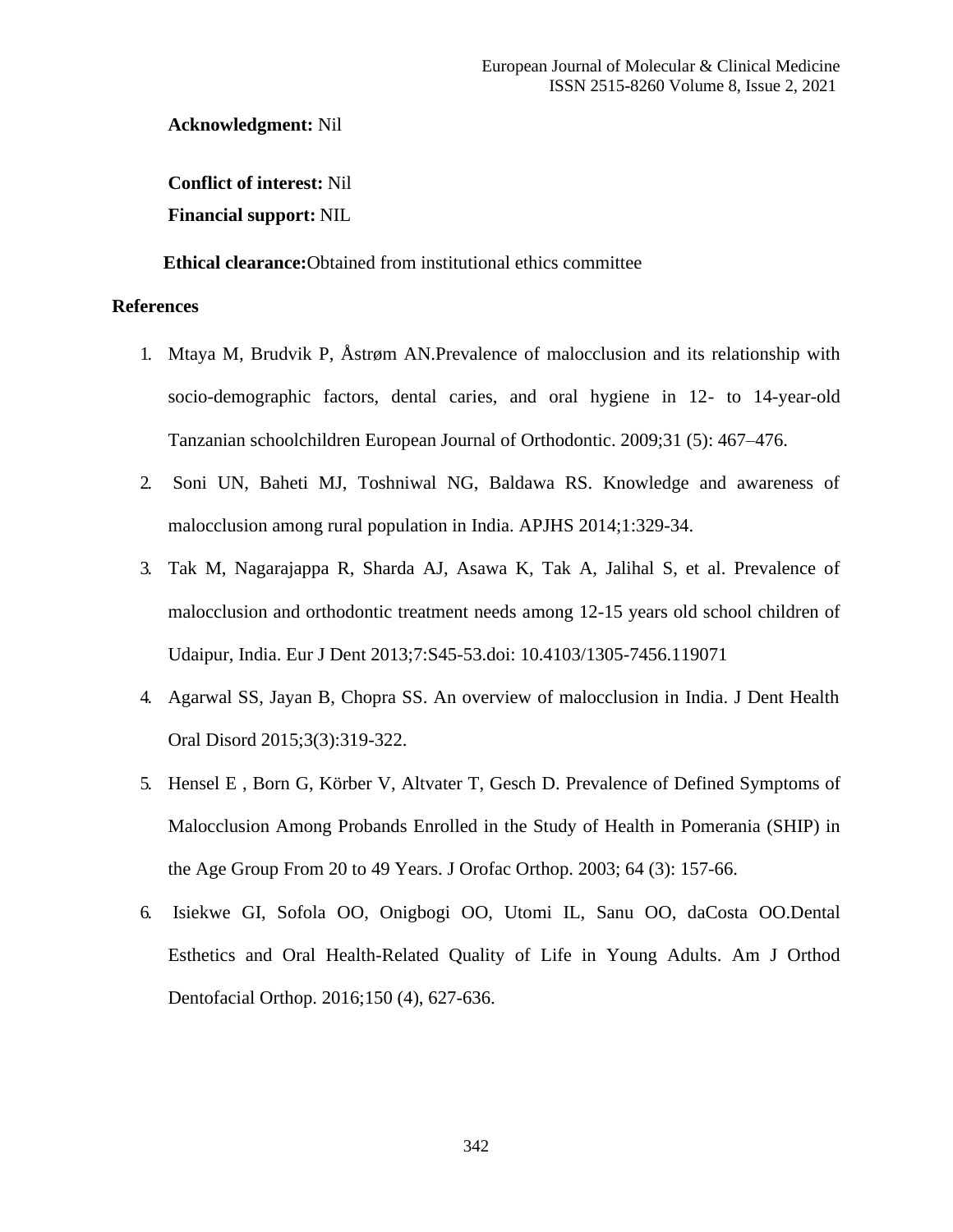- 7. Ehsani S, Nebbe B, Normando D, Lagravere MO, Flores-Mir C. Dental and skeletal changes in mild to moderate class II malocclusions treated by either a twin-block or xbow appliance followed by full fixed orthodontic treatment. Angle Orthod 2015;85:997-1002.
- 8. Zanatta FB, Ardenghi TM, Antoniazzi RP, Pinto TM, Rösing CK. Association between gingival bleeding and gingival enlargement and oral health-related quality of life (OHRQoL) of subjects under fixed orthodontic treatment: A cross-sectional study. BMC Oral Health 2012;12:53.
- 9. Reddy BA, Ganapathy D, Jain AR. Knowledge and awareness on status of malocclusion among adolescents in urban area. [Drug Invention Today.](https://www.researchgate.net/journal/0975-7619_Drug_Invention_Today)2019; 10(3):3298-3301
- 10. Eslamipour F, Afshari Z, Najimi A. Prevalence of orthodontic treatment need in permanent dentition of Iranian population: A systematic review and meta-analysis of observational studies. Dental Research Journal. 2018;15(1):1-10.
- 11. Garbin AJI, Pereira Perin PC, Saliba Garbin CA, Lolli LF.Malocclusion prevalence and comparison between the Angle classification and the Dental Aesthetic Index in scholars in the interior of São Paulo state. Brazil. Dental Press J Orthod. 2010;15(4):94-102.
- 12. Danaee SM, Fijan S, Mohammadi N, Zadeh RS. Evaluation of relationship between orthodontic treatment need according dental aesthetic index (DAI) and student's perception in 11-14 year old students in the city of Shiraz in 2012. Int J Res Med Sci. 2015;3:1056–60.
- 13. Faizee SH, Veerasankar S, Avanthika K, Lakshmi MA, Angeline B, Rachel BJ. Awareness survey about the effects of malocclusion among young adults. Indian Journal of Dental Research. 2018 Nov 1;29(6):705-710.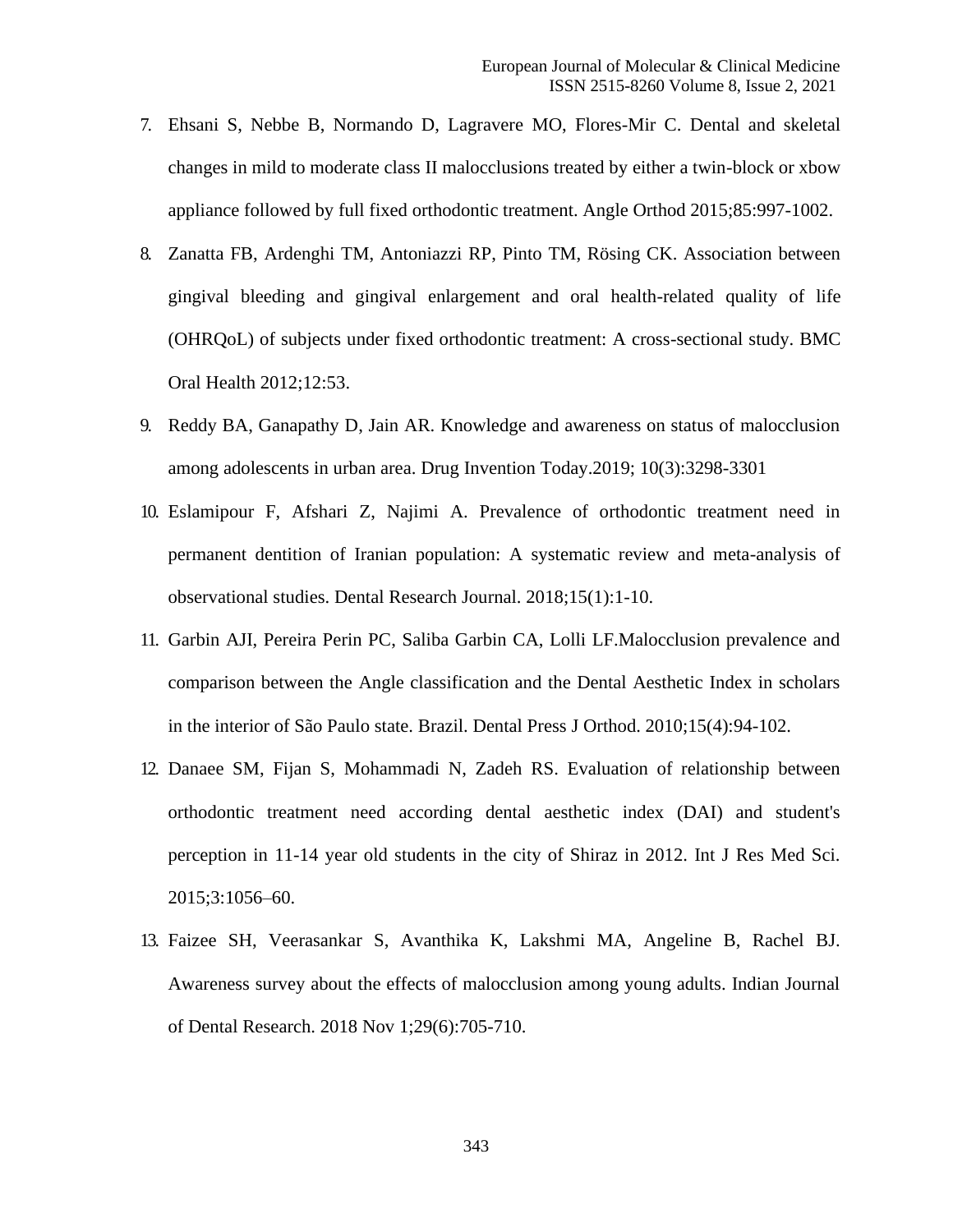- 14. Harish A, Sanjeev JV, Khetal N, Hazarey PV, Aley M, Chachada A, et al. Survey on awareness about orthodontic treatment in general population of Nagpur district. Int J Adv Res 2017;5:500-4.
- 15. Feldens CA, Nakamura EK, Tessarollo FR, Closs LQ. Desire for orthodontic treatment and associated factors among adolescents in Southern Brazil. The Angle Orthodontist. 2015 Mar;85(2):224-32.

# **Legends for illustrations**

## **Tables**

## **Table1: Distribution of subjects**

| <b>Total-580</b> |              |                |  |  |
|------------------|--------------|----------------|--|--|
| <b>Gender</b>    | <b>Males</b> | <b>Females</b> |  |  |
| Number           | 310 (53.4%)  | 270 (46.6%)    |  |  |

# **Table 2: Questionnaire used in the study**

| Questionnaire                                       | <b>Number</b> | Percentage | P value |
|-----------------------------------------------------|---------------|------------|---------|
| 1. Beautiful smile adds to your personality?        |               |            |         |
| a. Yes                                              | 408           | 70.3       | 0.01    |
| b. No                                               | 20            | 3.4        |         |
| c. Do not know                                      | 152           | 26.3       |         |
| 2. Are you positive about your smile?               |               |            |         |
| a. Yes                                              | 435           | 75         | 0.02    |
| b. No                                               | 23            | 3.9        |         |
| c. Do not know                                      | 122           | 21.2       |         |
| 3. Are you happy about your teeth?                  |               |            |         |
| a. Yes                                              | 255           | 43.9       | 0.91    |
| b. No                                               | 300           | 51.7       |         |
| c. Do not know                                      | 25            | 4.3        |         |
| 4. What do you think irregular teeth can influence? |               |            |         |
| a. Speech                                           | 150           | 25.8       | 0.01    |
| b. Esthetics                                        | 174           | 30         |         |
| c. Chewing                                          | 256           | 44.1       |         |